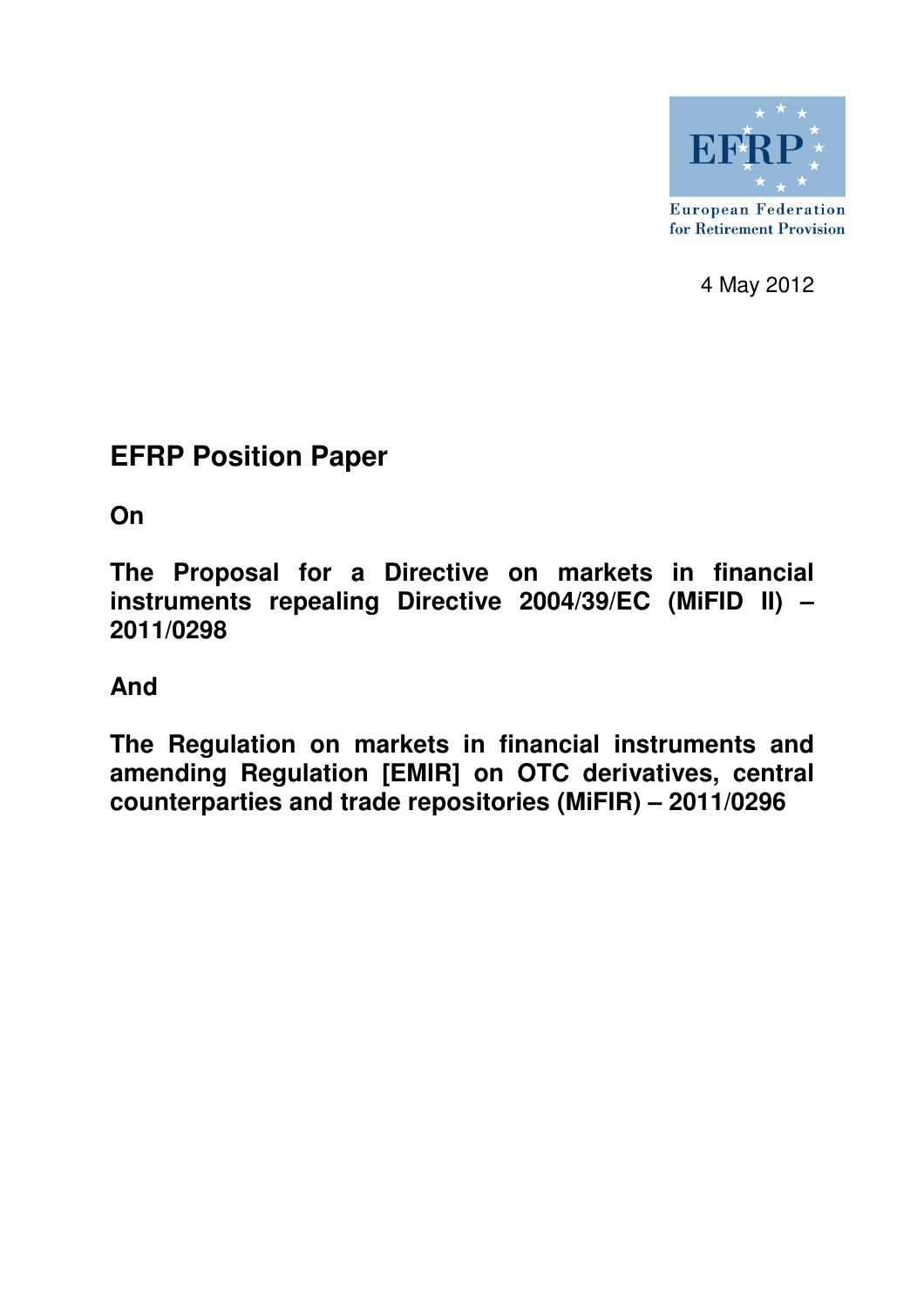# **ABOUT THE EFRP**

The **European Federation for Retirement Provision (EFRP)** represents national associations of pension funds and similar institutions for supplementary/occupational pension provision. Its membership covers institutions for work-related (2nd pillar) pension provision. Some of them operate purely individual pension schemes (3rd pillar).

The EFRP has **22 members associations** in most EU-15 Member States and other European countries with significant  $-$  in size and relevance  $-$  workplace pension systems<sup>1</sup>.

In October 2006 the EFRP established the **Central & Eastern European Countries Forum (CEEC Forum)** to discuss issues common to pension systems in that region.

EFRP member organisations cover the workplace pensions of **83 million European citizens**. Through its Member Associations the EFRP represents approximately € **3.5 trillion of assets (2009) managed** for future occupational pension payments.

EFRP Members are large institutional investors representing the **buy-side** on the financial markets. They are specialised institutions solely dedicated to the accumulation and decumulation of assets to provide a supplement to the State pension to avoid old-age poverty.

Contact:

**Mr. Matti LEPPÄLÄ,** Secretary General/CEO Koningsstraat 97 rue Royale – 1000 Brussels Tel: +32 (0)2 289 14 14 / Fax: +32 2 289 14 15 **efrp@efrp.eu**

**www.efrp.eu** 

 $\overline{a}$ 

 $1$  EU Member States: Austria, Belgium, Finland, France, Germany, Hungary, Ireland, Italy, Luxembourg, Netherlands, Portugal, Romania, Spain, Sweden, UK. Non-EU Member States: Croatia, Guernsey, Iceland, Norway, Switzerland.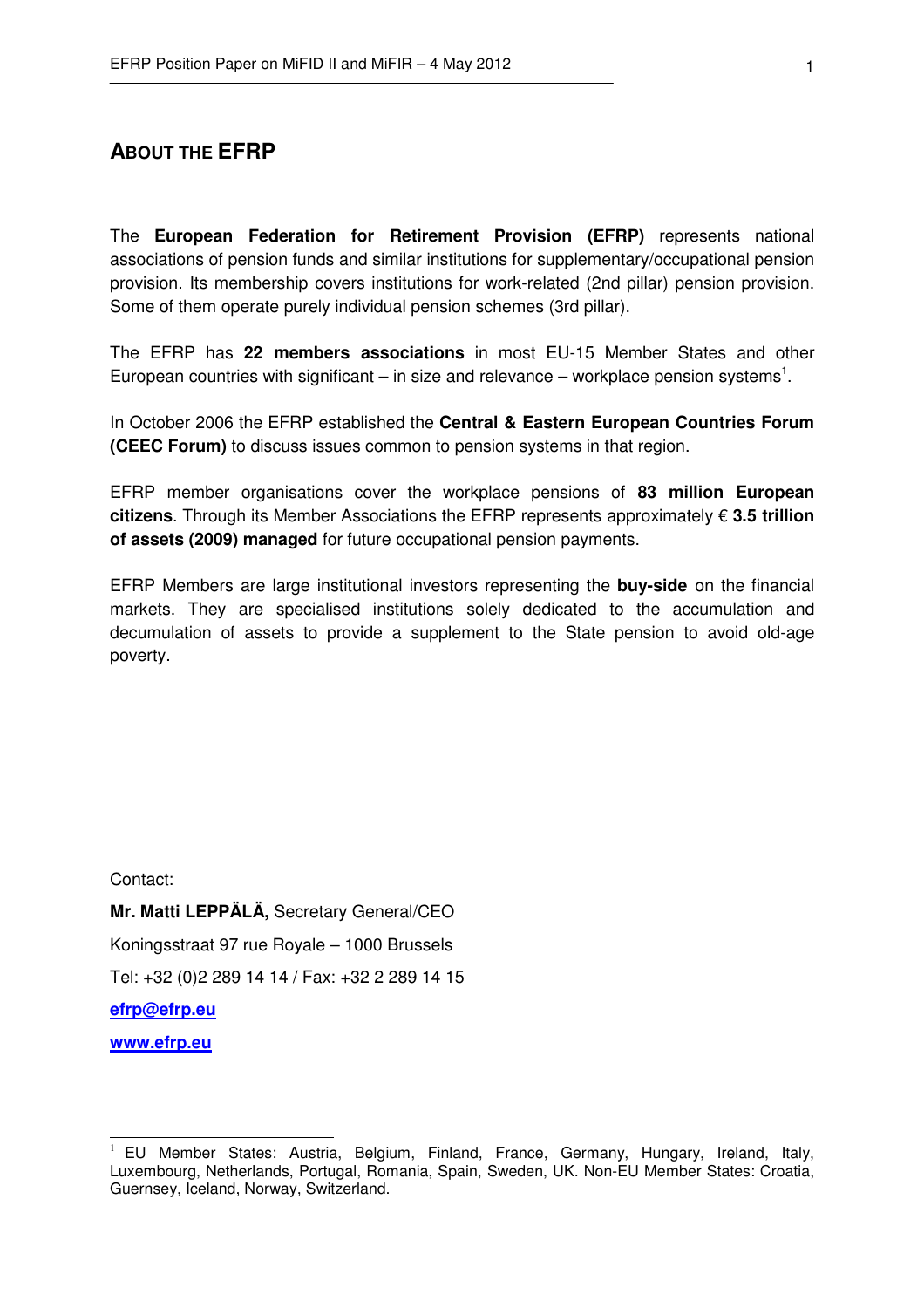## **Introductory statement**

The EFRP welcomes and supports the general purpose of the MiFID review. We promote good pensions for all European citizens and believe that one important way to achieve this is by keeping the operating costs for pension funds down, while not creating any disadvantageous rules for them compared to those applicable to other financial actors. This allows pension plan members to obtain the highest pension benefits. As long-term investors, pension funds are strongly in favour of transparency, information disclosure and stronger safeguards for investment activities. The great majority of pension funds are not-for-profit and they play a stabilising role in the financial markets through their long-term investments.

We broadly welcome the Commission proposals and agree with most of the amendments proposed by the European Parliament Rapporteur, Mr. Markus FERBER.

The EFRP is concerned, however, that some of the elements in the proposals do not take the specific needs and characteristics of pension funds investment policies into account. In their current form, some elements of the MiFID II and MiFIR Proposals could have negative consequences on the financial activities of pension funds. We would ask, therefore, that the European institutions reconsider those specific proposals (see further below).

We are strongly supportive of increasing transparency in the markets, but would therefore warn against the commercial interests which may lie behind the application of this valuable principle in the current proposals. For example, high-frequency traders and other speculative operators could take undue advantage of investments by long-term investors such as pension funds if the current proposals are adopted.

The EFRP therefore calls for a tailored legislative approach, which treats pension funds, as long-term investors, differently from other financial actors. We support a smart application of the transparency principles, which will allow pension funds and asset management companies acting on their behalf, to interact with other market participants on a fair basis. Pension funds should be allowed to comply with transparency principles and, at same time, to continue pursuing the best interest of their beneficiaries: millions of European citizens who expect their workplace pension benefits.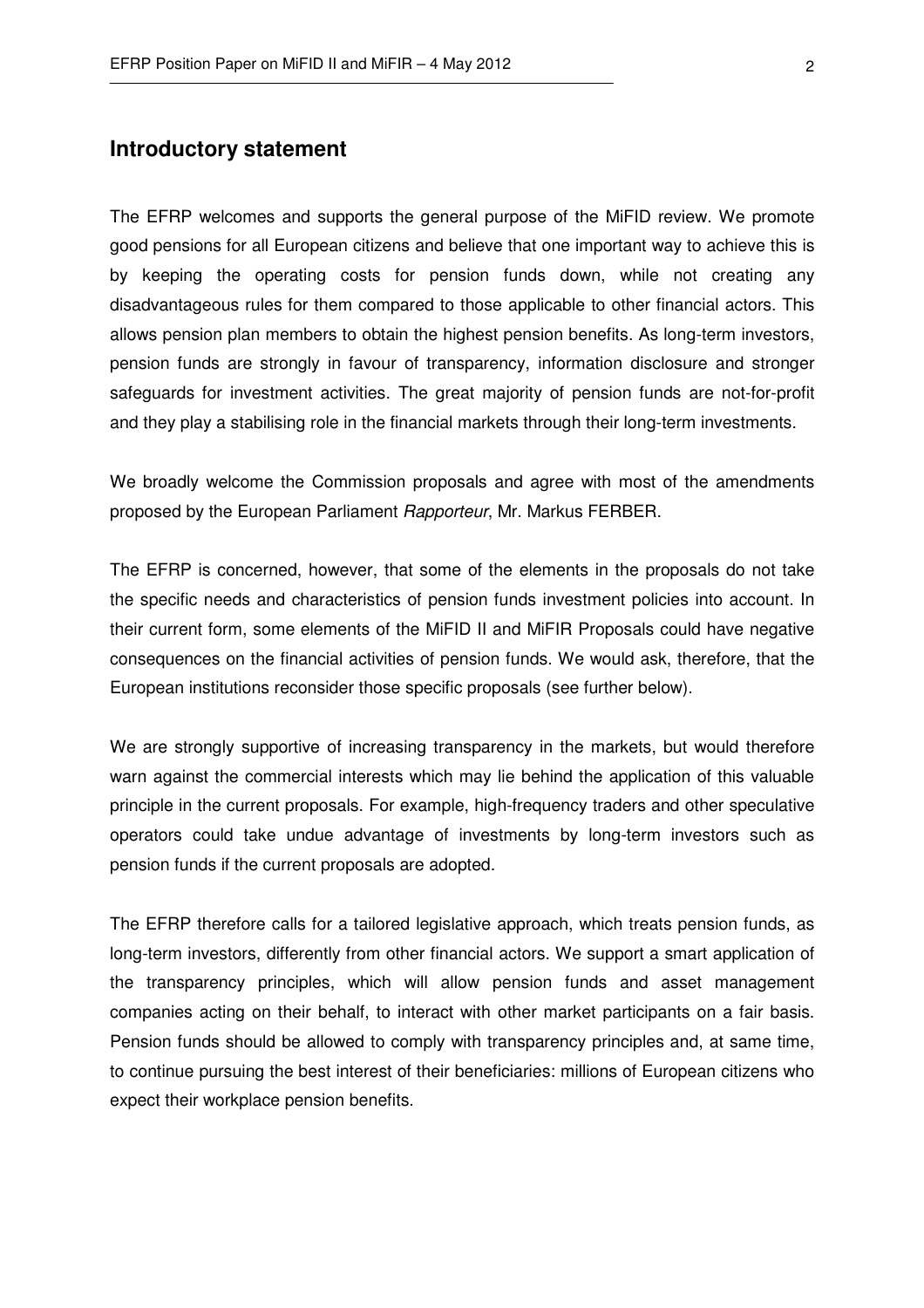## **General remarks**

Pension funds, as long-term institutional investors, handle block orders. We would like to see the MiFID II and MiFIR Proposals take this into account. We believe that a degree of flexibility in the execution of large and illiquid order is necessary to ensure appropriate riskmanagement and minimisation of costs, from which pension fund members will benefit.

In this respect, the current proposals on organised trading facilities (OTF), systemic internalisers (SI), pre- and post-trade transparency, algorithmic/high frequency trading and mandatory trading of derivatives on trading platforms places could have a negative effect on pension funds, since they apply in the same way to all financial market participants. We understand that these proposals express the laudable aim of increasing transparency in financial trading, but they may:

- 1. Favour short-term oriented market participants over long-term institutional investors: high-frequency traders and other speculative operators could take undue advantage;
- 2. Offer trading venues the opportunity to take undue commercial advantage from pension funds' investment activities. This commercial advantage would not be counterbalanced by any benefit for the trading activity of pension funds, and hence for their members. Therefore, it would only represent an unjustified cost for pension funds, affecting the returns on investments and, ultimately, the contributions paid to workplace pension beneficiaries.

Please find below a number of remarks on key issues for us and on specific amendments proposed by the Rapporteur.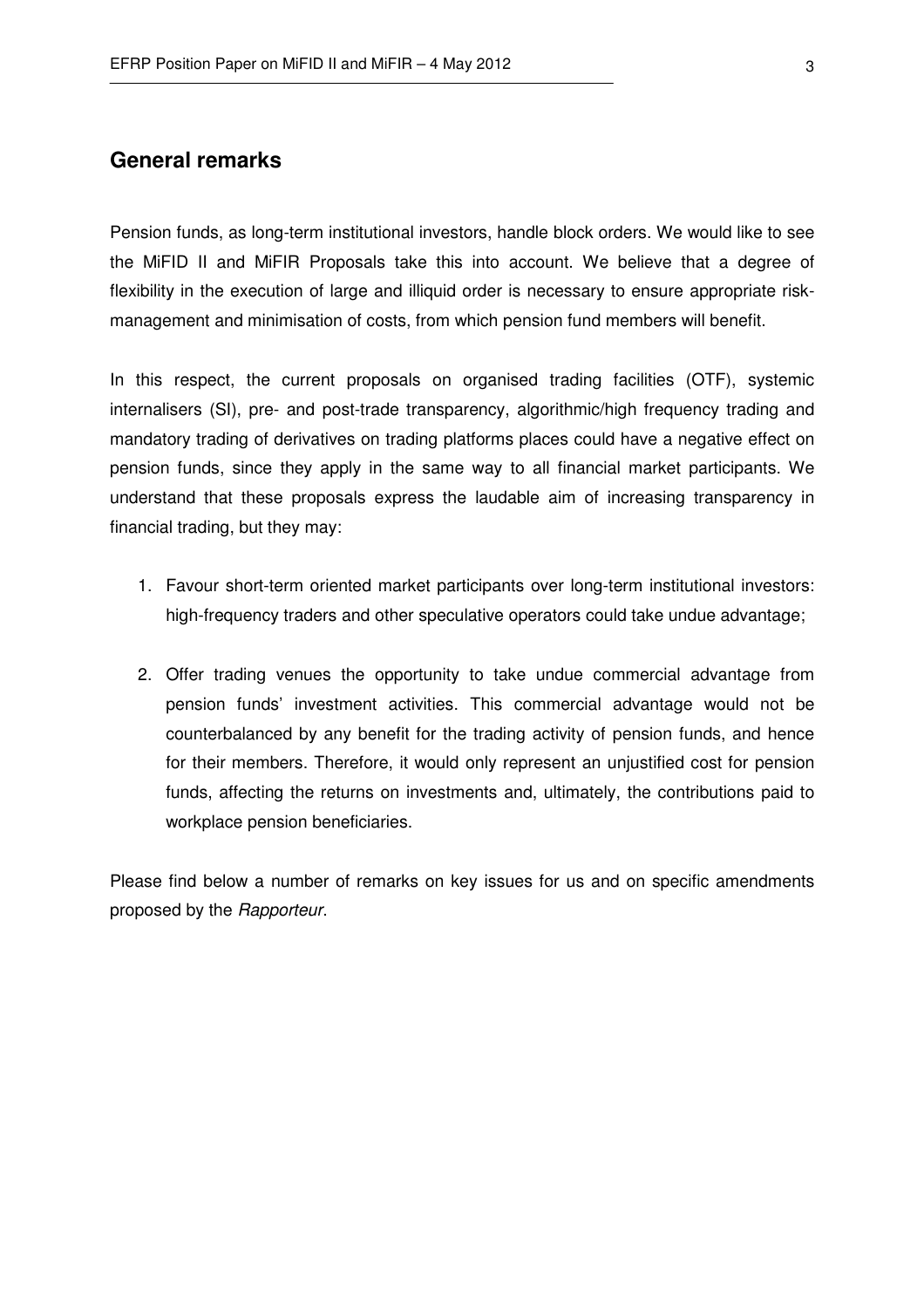## **Key issues**

#### 1. **Pre-trade transparency:**

- i. Waivers: the MiFID II/MiFIR Proposals should take into better account the market practices of many institutional investors, which use to slice their "parent" orders into smaller "child" orders. **Any waivers for large in scale investors should apply to these smaller orders as well**; otherwise, high-frequency traders and other short-term speculators would use the information on the smaller child orders to detect the larger parent order and front-run the parent order. Without such an extension of waivers, the current proposals would give the mentioned market operators an unfair competitive advantage.
- ii. Instruments other than equities: pre-trade transparency requirements should take into account that transactions are traded on a quote-driven market (and not on an order-driven market as for equity transactions), with specific trading systems (i.e. not a central order book). If bids and offers arae made transparent, such information would be used by market participants (e.g. high-frequency traders and other short-term speculators) to front-run the large (or illiquid) orders of pension funds and other long term institutional investors. **We ask for pension funds and asset management companies acting on their behalf not to be required to disclose their pre-trade data to the public**, in order to avoid such a situation. In any case, **all the transactions from all venues should be reported to supervisors in real-time**: operators of OTFs and SIs should provide all information on their trading volumes to supervisors.

#### 2. **Post-trade data publication:**

i. **Parent-children orders data publication disclosure shall be deferred and not be made transparent**, as this would have the effect of double reporting. The reasons for this deferral are the same as explained above: some short-term or speculative operators would take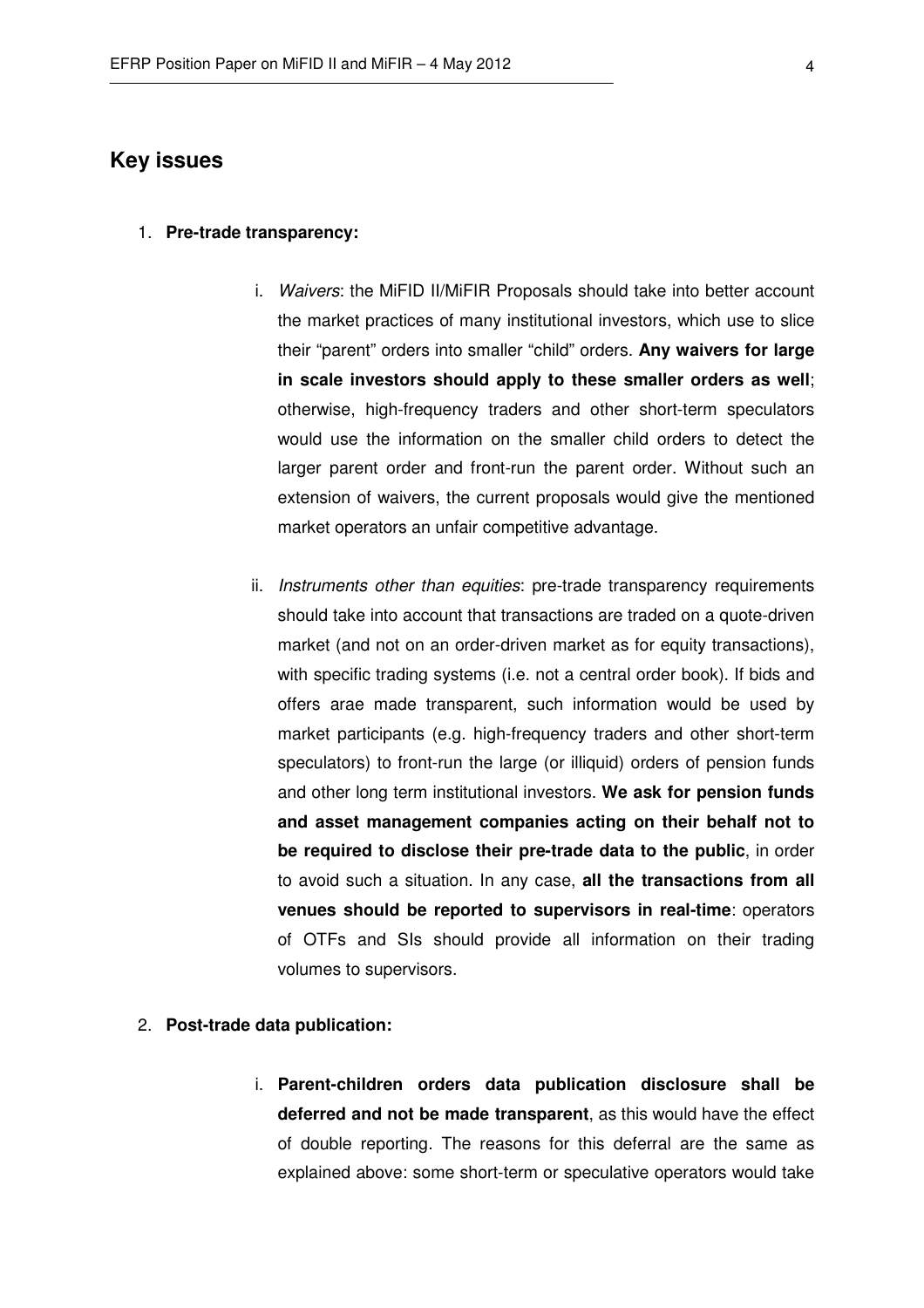an undue advantage from this information. If small child orders would be published, the presence of the child orders would be inferred by other market participants, resulting in front-running of the parent order. The order flow of institutional investors is less likely to be detected by speculative actors, if the child transaction data are amalgamated before disclosure to the public.

ii. **OTC derivatives position data should be disclosed to the public on an aggregated**, anonymous basis and with an appropriate delay period: immediate disclosure of the data in respect of pension funds' positions to other market participants will have severe adverse effects on pension funds' ability to trade and hedge liabilities. Market participants may use pension funds' position data to plan their trades: this could be extremely harmful for hedging purposes, which are pursued by pension funds when trading derivatives. Once more, there might be a risk of front-running by market participants who would be aware of the large transaction to be carried out. Moreover, the confidentiality of pension funds' trade confirmation should be guaranteed. This has also been recognised in the IOSCO and CPSS report on OTC derivatives data reporting and aggregation requirements (pages 21-22). Furthermore, the different post trade transaction reporting mechanisms, as incorporated in EMIR and MiFIR, shall be aligned. It's worth recalling that in the United States, the CFTC decided to withdraw its initial proposals on the definition of block trades and the term for deferred publication of such trades. The EFRP suggests that the EU institutions adopt a careful approach when defining which trades are to be considered large in scale and we would be in favour of detailed definitions in Level 1 legislation, to ensure appropriate attention, through democratic channels, for buy-side investors' needs.

### 3. **Organised Trading Facilities:**

 Pension funds recur to non lit trading venues to trade large in scale and illiquid assets, when liquidity is not available in lit markets, when there is high interference by high-frequency trading activities or when market disturbance can be expected. Under the current Proposals: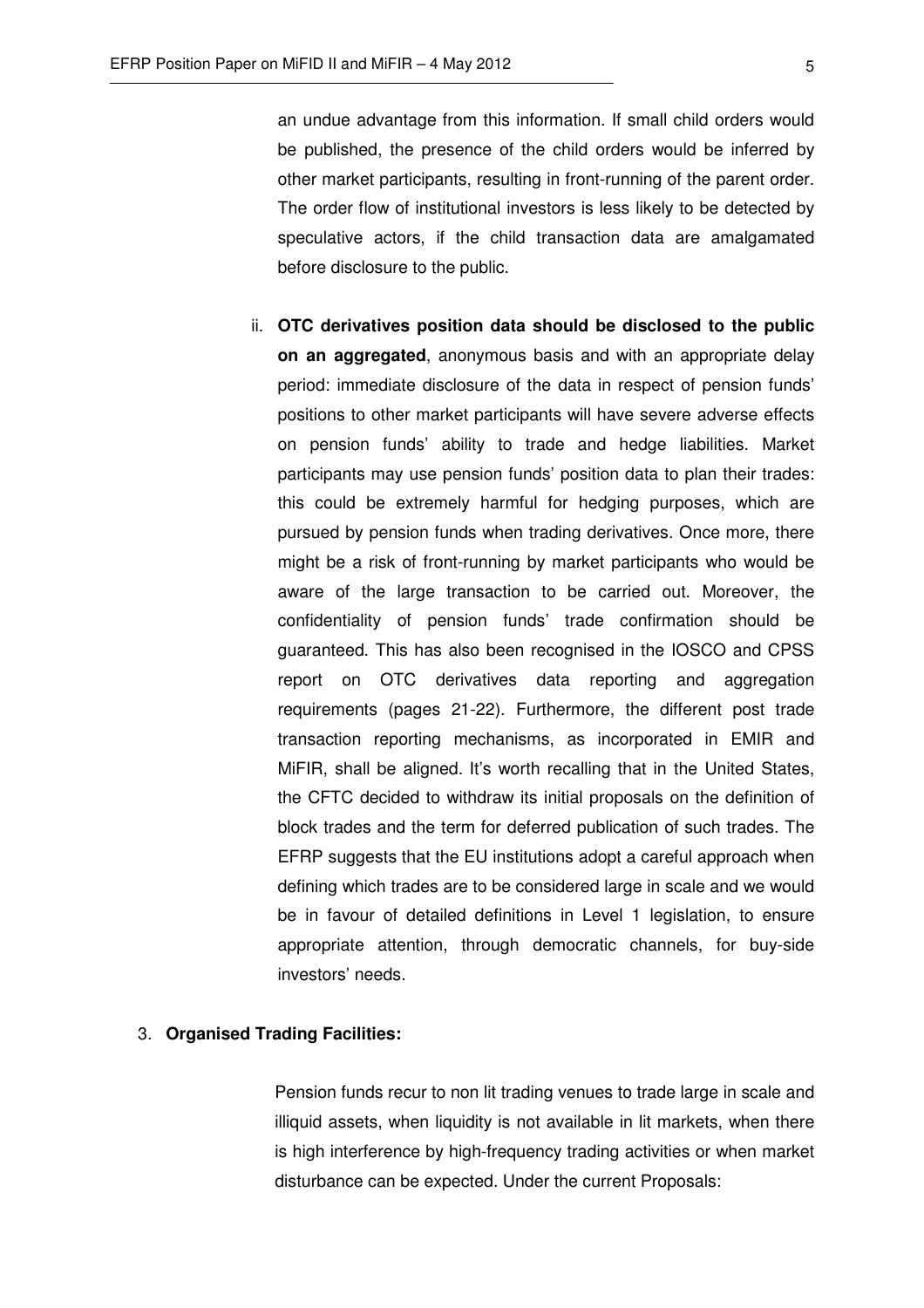- i. OTF investment firms can only match client orders; hence, they're not allowed to trade with their own capitals;
- ii. SI investment firms can trade versus their own capital, but cannot match client orders and have a market making obligation.

 These provisions will both lead to a reduction of liquidity available on the market. Therefore, pension funds and companies acting on their behalf shall be enabled to choose to trade outside lit trading venues to execute large (and illiquid) blocks, which may be difficult to achieve by trading through lit trading venues, due to a lack of depth in the order book, to avoid information leakage and to minimise market impact costs. **Pension funds should have the possibility to choose to place their orders in an OTF, in a Market Trading Facility (MTF), in an SI or to recur to traditional exchanges to obtain best execution of their order.**

#### 4. **Commodity markets**:

 The EFRP is in favour of disclosing information on positions to supervisors, but opposes the idea of disclosing holdings more generally.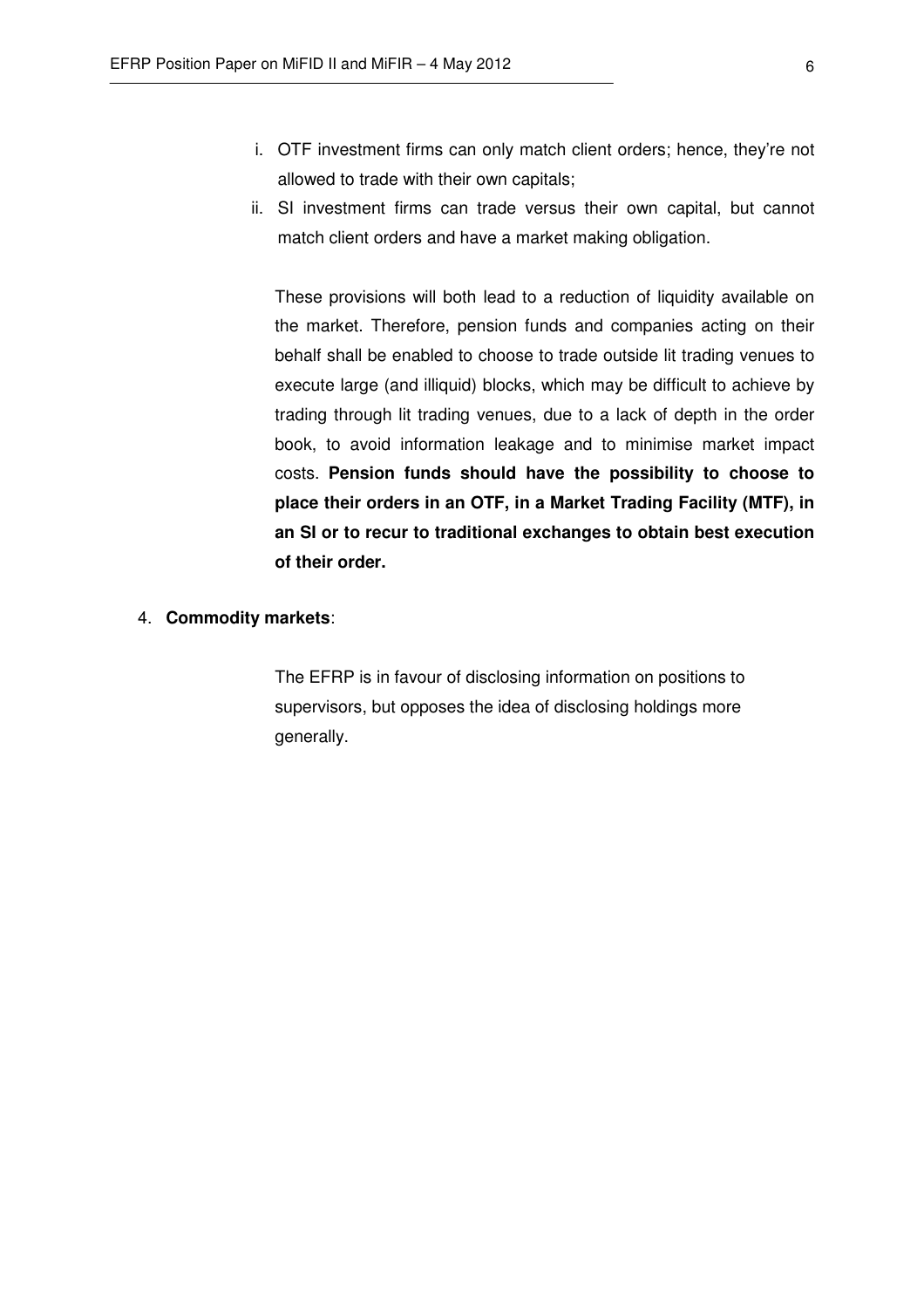## **On specific Amendments**

**Amendments 1, 16 and 28-37 to MiFIR:** Contrary to what the Rapporteur has proposed, the EFRP believes that Broker Crossing Networks, regulated as OTF or SI, should be allowed in the equities markets. Broker Crossing Networks are essential for institutional investors to achieve good returns on investments, because of the opportunity they offer to reduce the costs of trading. If the OTF regulation is extended to Broker Crossing Networks, then they should apply to the equities market as well. It would ensure good functioning of the financial markets, without affecting security. Investment firms that operate an OTF (whether for equity or non-equity) should be allowed to use their own capital and provide the liquidity necessary for trades to take place. This measure would lower spreads and, therefore, costs. Moreover, a prohibition on OTF investment firms to use their own capital would not be consistent with the Capital Requirements Directive. Article 5(2) of the CRD recognises that investment firms sometimes trade on their own account, but only in order to facilitate the matching of client orders on a temporary basis. This practice is less risky than trading on a 'principal' basis. As long as investment firms comply with the requirements for trading on a 'matched principal' basis, they should be allowed to use own capital when operating an OTF. In this case, they should be required to disclose their participation in their crossing network to give the client the possibility to decide whether or not to interact with the brokers' market-making within a transparent framework.

We do not support **Amendment 44 of MiFIR,** because we see a clear risk of unfair competition in the new rules on disclosure set in the proposals: if investments firms operating as an SI were to publish or disclose firm quotes to their clients on request, short-term and/or speculating traders may detect the flow of institutional investors and take undue speculative advantage from it or interfere with it. Pension funds would have clear difficulties in pursuing the best price if this happens, particularly where illiquid financial instruments are concerned. The EFRP is, however, in favour of full information disclosure to supervisors. For these reasons broker crossing networks, in the form of an organized trading facility or a systemic internaliser, should be facilitated and not be restricted for any asset class. No market making obligation should be imposed to SIs, as this would harm the trading opportunities of pension funds and long term institutional investors.

**Amendments 14, 43 and 44 MiFID II:** The EFRP welcomes the Amendments 14, 43 and 44 MIFID II, as suggested by the *Rapporteur*, aiming to introduce a definition of HFT. Pension